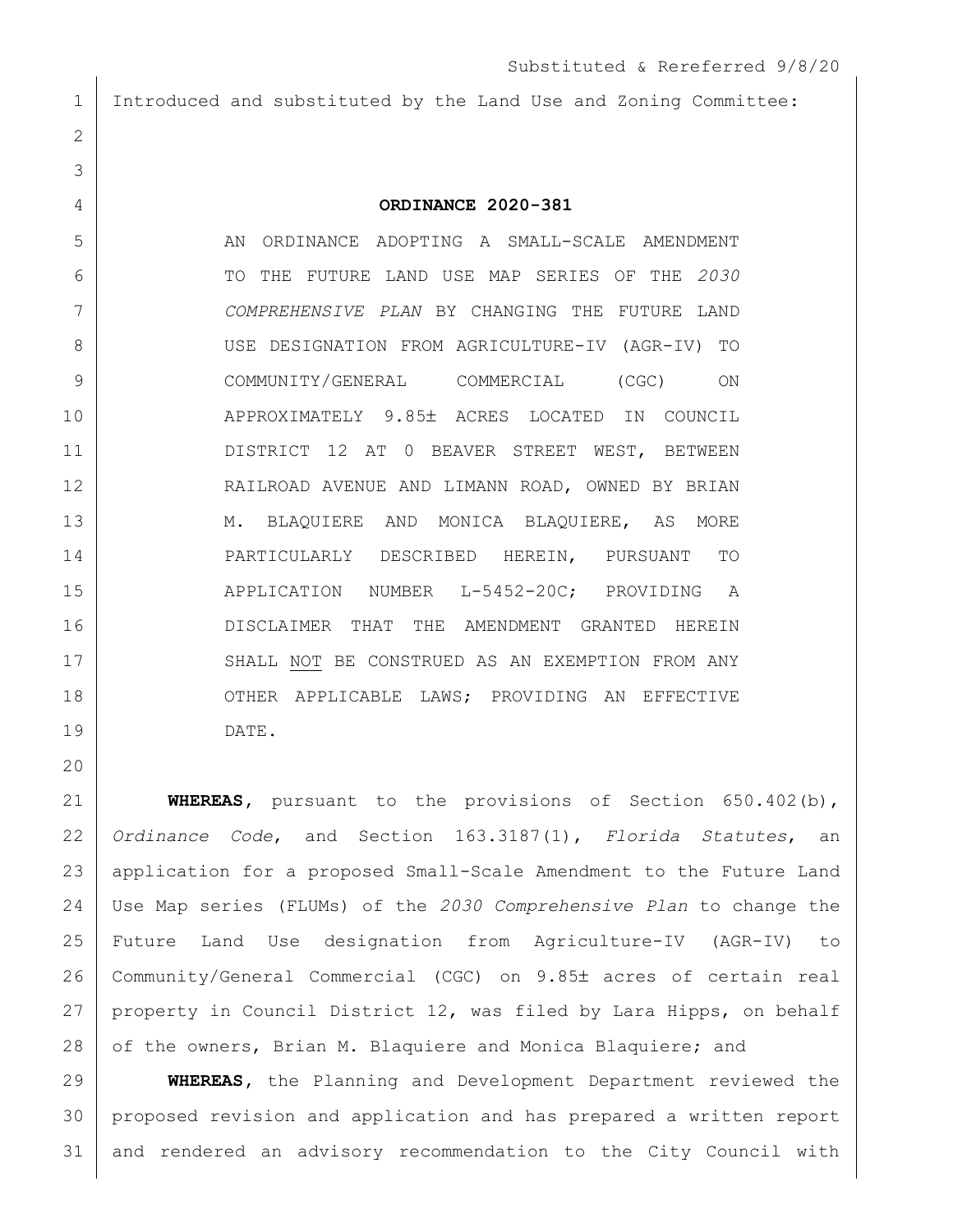1 respect to the proposed amendment; and

 **WHEREAS,** the Planning Commission, acting as the Local Planning Agency (LPA), held a public hearing on this proposed amendment, with due public notice having been provided, reviewed and considered comments received during the public hearing and made its 6 recommendation to the City Council; and

 **WHEREAS,** the Land Use and Zoning (LUZ) Committee of the City Council held a public hearing on this proposed amendment to the *2030 Comprehensive Plan*, pursuant to Chapter 650, Part 4, *Ordinance Code*, considered all written and oral comments received during the public hearing, and has made its recommendation to the City 12 Council; and

 **WHEREAS,** the City Council held a public hearing on this 14 proposed amendment, with public notice having been provided, pursuant to Section 163.3187, *Florida Statutes* and Chapter 650, Part 4, *Ordinance Code,* and considered all oral and written comments received during public hearings, including the data and analysis portions of this proposed amendment to the *2030 Comprehensive Plan* and the recommendations of the Planning and Development Department, the Planning Commission and the LUZ 21 Committee; and

 **WHEREAS,** in the exercise of its authority, the City Council has determined it necessary and desirable to adopt this proposed amendment to the *2030 Comprehensive Plan* to preserve and enhance present advantages, encourage the most appropriate use of land, water, and resources consistent with the public interest, overcome present deficiencies, and deal effectively with future problems which may result from the use and development of land within the 29 City of Jacksonville; now, therefore

 **BE IT ORDAINED** by the Council of the City of Jacksonville: **Section 1. Purpose and Intent.** This Ordinance is adopted

 $- 2 -$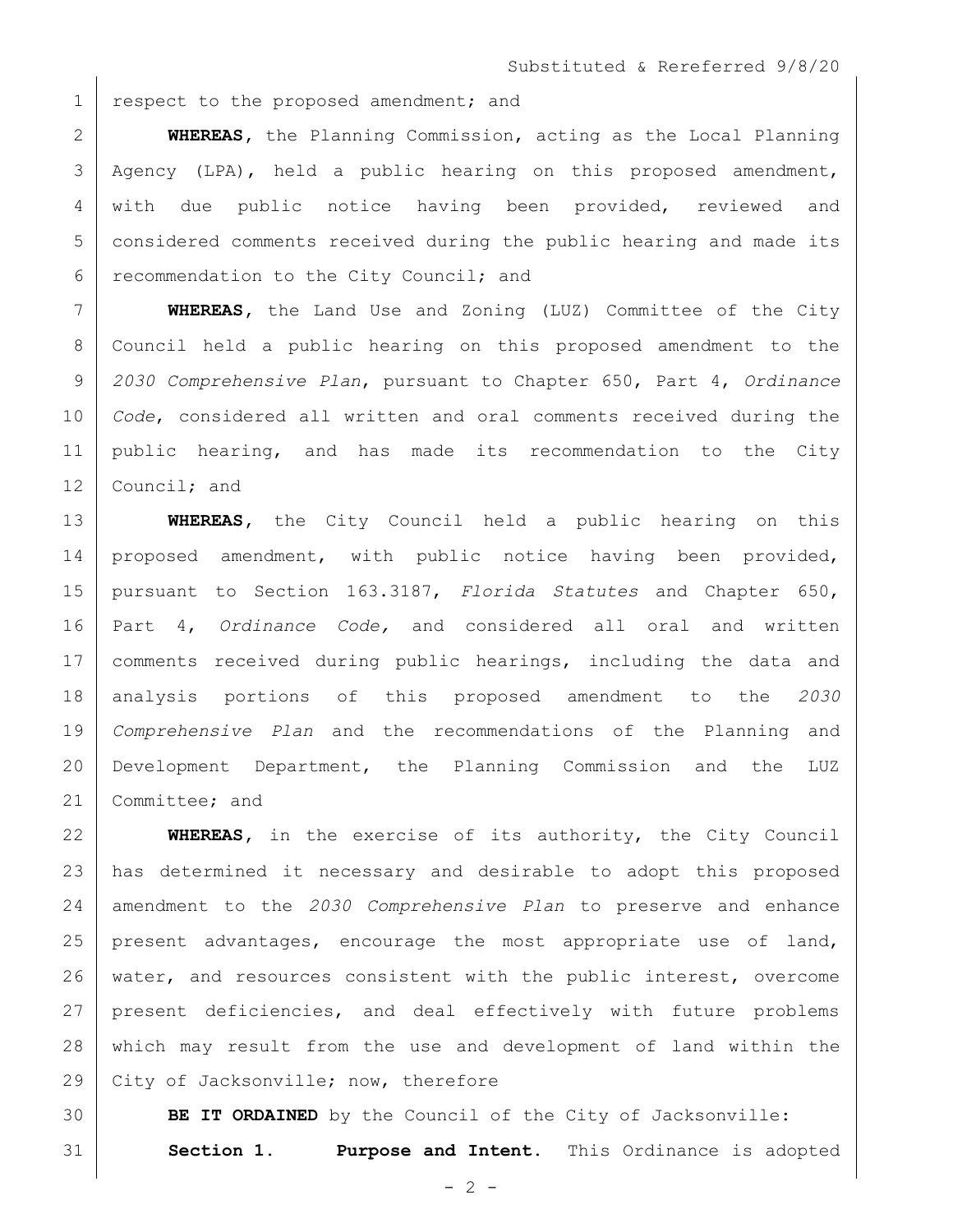## Substituted & Rereferred 9/8/20

1 to carry out the purpose and intent of, and exercise the authority 2 set out in, the Community Planning Act, Sections 163.3161 through 163.3248, *Florida Statutes*, and Chapter 166, *Florida Statutes*, as amended.

 **Section 2. Subject Property Location and Description.** 6 The approximately 9.85 acres  $(R.E. No. 000913-0010$  (portion)) is located in Council District 12 at 0 Beaver Street West, between 8 | Railroad Avenue and Limann Road, as more particularly described in **Exhibit 1**, dated August 13, 2020, and graphically depicted in **Exhibit 2**, both **attached hereto** and incorporated herein by this 11 | reference (Subject Property).

 **Section 3. Owner and Applicant Description.** The Subject Property is owned by Brian M. Blaquiere and Monica Blaquiere. The 14 applicant is Lara Hipps, 1650 Margaret Street, #323, Jacksonville, Florida 32204; (904) 781-2654.

 **Section 4. Adoption of Small-Scale Land Use Amendment.**  The City Council hereby adopts a proposed Small-Scale revision to the Future Land Use Map series of the *2030 Comprehensive Plan* by changing the Future Land Use Map designation from Agriculture-IV (AGR-IV) to Community/General Commercial (CGC), pursuant to Application Number L-5452-20C.

 **Section 5. Applicability, Effect and Legal Status.** The applicability and effect of the *2030 Comprehensive Plan*, as herein amended, shall be as provided in the Community Planning Act, Sections 163.3161 through 163.3248, *Florida Statutes*, and this 26 | Ordinance. All development undertaken by, and all actions taken in regard to development orders by governmental agencies in regard to land which is subject to the *2030 Comprehensive Plan*, as herein amended, shall be consistent therewith as of the effective date of 30 this amendment to the plan.

**Section 6. Effective date of this Plan Amendment.**